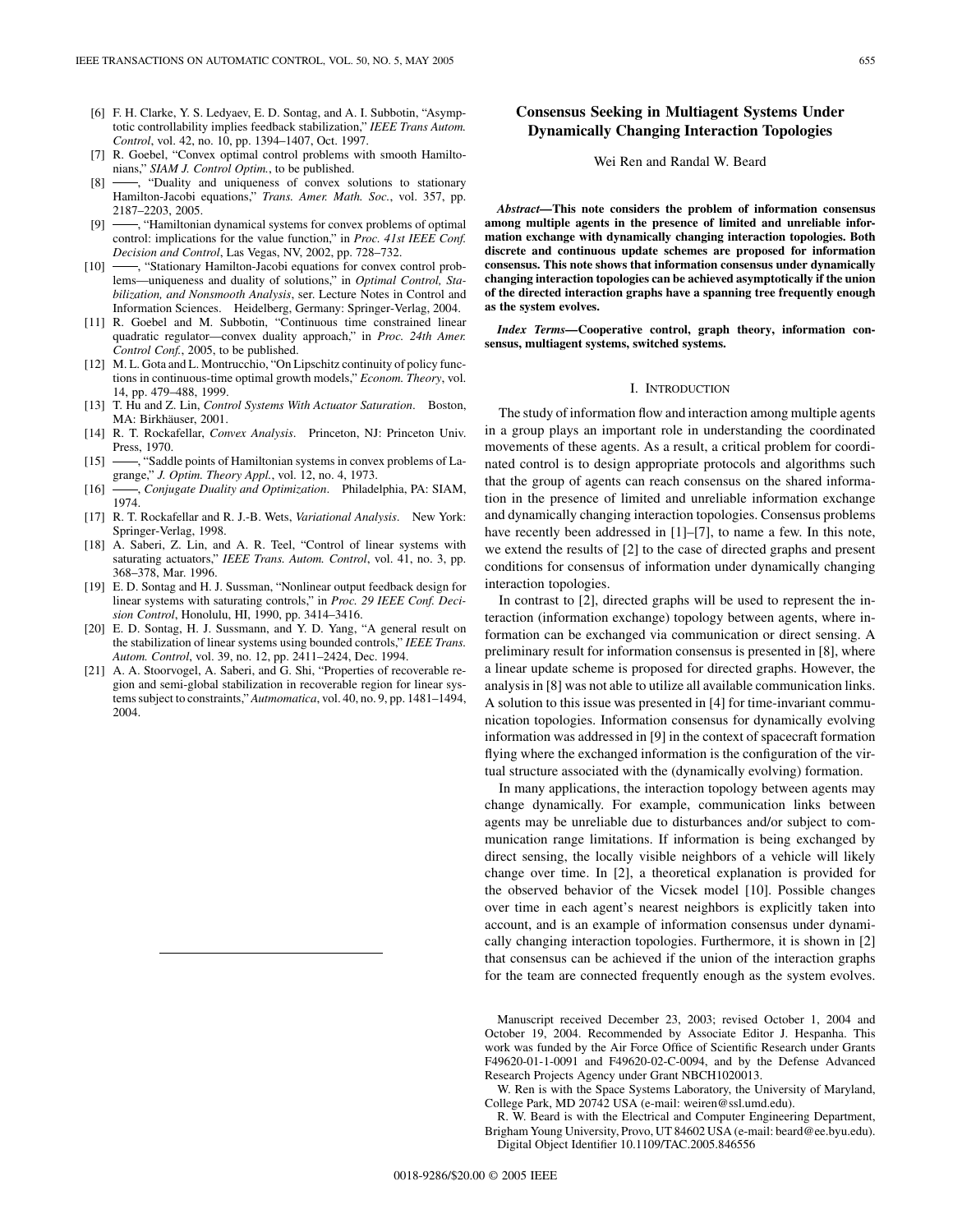However, the approach in [2] is based on bidirectional information exchange, modeled by undirected graphs. Extensions of this work to second-order dynamics are discussed in [16] and [17]

There are a variety of practical applications where information only flows in one direction. For example, in leader-following scenarios, the leader may be the only vehicle equipped with a communication transmitter. For heterogeneous teams, some vehicles may have transceivers, while other less capable members only have receivers. There is a need to extend the results reported in [2] to interaction topologies with directional information exchange.

In addition, in [2] certain constraints are imposed on the weighting factors in the information update schemes, which may be extended to more general cases. For example, it may be desirable to weigh the information from different agents differently to represent the relative confidence of each agent's information or relative reliability of different communication or sensing links.

The objective of this note is to extend [2] to the case of directed graphs and explore the minimum requirements to reach consensus by using graph theory and matrix theory. As a comparison, [5] applies a set-valued Lyapunov approach to consider discrete-time consensus algorithms with unidirectional time-dependent communication links. In addition, [3] solves the *average-consensus* problem with directed graphs, which requires the graph to be strongly connected and balanced. We show that under certain assumptions *consensus*<sup>1</sup> can be achieved asymptotically under dynamically changing interaction topologies if the union of the collection of interaction graphs across some time intervals has a spanning tree frequently enough. The spanning tree requirement is a milder condition than connectedness and is therefore more suitable for practical applications. We also allow the relative weighting factors to be time-varying, which provides additional flexibility. As a result, the convergence conditions and update schemes in [2] are shown to be a special case of a more general result.

An additional contribution of this note is that we explicitly show that a nonnegative matrix with the same positive row sums has its spectral radius (its row sum in this case) as a simple eigenvalue if and only if the directed graph of this matrix has a spanning tree. In contrast, the Perron–Frobenius Theorem [11] for nonnegative matrices only deals with irreducible matrices, that is, matrices with strongly connected graphs. Besides having a spanning tree, if this matrix also has positive diagonal entries, we show that its row sum is the unique eigenvalue of maximum modulus.

The note is organized as follows. In Section II, we establish the notation and formally state the problem. Section III contains the main results, and Section IV offers our concluding remarks.

### II. PROBLEM STATEMENT

Let  $A = \{A_i \mid i \in \mathcal{I}\}$  be a set of n agents, where  $\mathcal{I} = \{1, 2, \ldots, n\}$ . A directed graph  $\mathcal{G}$  will be used to model the interaction topology among these agents. In  $G$ , the *i*th node represents the *i*th agent  $A_i$  and a directed edge from  $A_i$  to  $A_j$  denoted as  $(A_i, A_j)$  represents a unidirectional information exchange link from  $A_i$  to  $A_j$ , that is, agent j can receive or obtain information from agent i,  $(i, j) \in \mathcal{I}$ . If there is a directed edge from  $A_i$  to  $A_j$ ,  $A_i$  is defined as the parent node and  $A_j$  is defined as the child node. The interaction topology may be dynamically changing, therefore let  $\bar{\mathcal{G}} = {\mathcal{G}_1, \mathcal{G}_2, \ldots, \mathcal{G}_M}$  denote the set of all possible directed interaction graphs defined for  $A$ . In applications, the possible interaction topologies will likely be a subset of  $\overline{G}$ . Obviously,  $\overline{G}$  has finite elements. The union of a group of directed graphs  $\{\mathcal{G}_{i_1}, \mathcal{G}_{i_2}, \ldots, \mathcal{G}_{i_m}\}\subset \bar{\mathcal{G}}$  is a directed graph with nodes given by  $A_i$ ,  $i \in \mathcal{I}$  and edge set given by the union of the edge sets of  $\mathcal{G}_{i_j}, j = 1, \ldots, m$ .

A directed path in graph  $G$  is a sequence of edges  $(A_{i_1}, A_{i_2}), (A_{i_2}, A_{i_3}), (A_{i_3}, A_{i_4}), \ldots$  in that graph. Graph  $G$  is called strongly connected if there is a directed path from  $A_i$ to  $A_i$  and  $A_i$  to  $A_i$  between any pair of distinct nodes  $A_i$  and  $A_i$ ,  $\forall (i, j) \in \mathcal{I}$ . A directed tree is a directed graph, where every node, except the root, has exactly one parent. A spanning tree of a directed graph is a directed tree formed by graph edges that connect all the nodes of the graph (cf. [12]). We say that a graph has (or contains) a spanning tree if a subset of the edges forms a spanning tree. Let  $M_n(\mathbb{R})$  represent the set of all  $n \times n$  real matrices. Given a matrix  $A = [a_{ij}] \in M_n(\mathbb{R})$ , the directed graph of A, denoted by  $\Gamma(A)$ , is the directed graph on n nodes  $V_i$ ,  $i \in \mathcal{I}$ , such that there is a directed edge in  $\Gamma(A)$  from  $V_j$  to  $V_i$  if and only if  $a_{ij} \neq 0$  (cf. [11]).

Let  $\xi_i \in \mathbb{R}$ ,  $i \in \mathcal{I}$ , represent the *i*th information state associated with the *i*th agent. The set of agents  $A$  is said to achieve consensus asymptotically if for any  $\xi_i(0)$ ,  $i \in \mathcal{I}$ ,  $\|\xi_i(t) - \xi_j(t)\| \to 0$  as  $t \to \infty$ for each  $(i, j) \in \mathcal{I}$ .

Given  $T$  as the sampling period, we propose the following discretetime consensus scheme:

$$
\xi_i[k+1] = \frac{1}{\sum_{j=1}^n \alpha_{ij}[k]G_{ij}[k]} \sum_{j=1}^n \alpha_{ij}[k]G_{ij}[k]\xi_j[k] \tag{1}
$$

where  $k \in \{0, 1, 2, \ldots\}$  is the discrete-time index,  $(i, j) \in \mathcal{I}, \alpha_{ij} |k| >$ 0 is a weighting factor chosen from any finite set,  $G_{ii}[k] \triangleq 1$ , and  $G_{ij}[k]$  equals one if information flows from  $A_j$  to  $A_i$  at time  $t = kT$ and zero otherwise,  $\forall j \neq i$ . Equation (1) can be written in matrix form as

$$
\xi[k+1] = D[k]\xi[k] \tag{2}
$$

where  $\xi = [\xi_1, \ldots, \xi_n]^T$ ,  $D = [d_{ij}], (i, j) \in \mathcal{I}$ , with  $d_{ij} = \alpha_{ij} [k] G_{ij} [k] / \sum_{j=1}^{n} \alpha_{ij} [k] G_{ij} [k].$ 

In addition, we propose the following continuous-time consensus scheme:

$$
\dot{\xi}_i(t) = -\sum_{j=1}^n \sigma_{ij}(t) G_{ij}(t) (\xi_i(t) - \xi_j(t))
$$
\n(3)

where  $(i, j) \in \mathcal{I}$ ,  $\sigma_{ij} (t) > 0$  is a weighting factor chosen from any finite set,  $G_{ii}(t) \triangleq 1$ , and  $G_{ij}(t)$  equals one if information flows from  $A_i$  to  $A_i$  at time t and zero otherwise,  $\forall j \neq i$ . Equation (3) can be written in matrix form as

$$
\dot{\xi}(t) = C(t)\xi(t) \tag{4}
$$

where  $C = [c_{ij}], (i, j) \in \mathcal{I}$ , with  $c_{ii} = -\sum_{i \neq i}(\sigma_{ij}(t)G_{ij}(t))$  and  $c_{ij} = \sigma_{ij} (t) G_{ij} (t), j \neq i.$ 

Note that the interaction topology  $G$  may be dynamically changing due to unreliable transmission or limited communication/sensing range. This implies that  $G_{ij}[k]$  in (1) and  $G_{ij}(t)$  in (3) may be time-varying. We use  $\mathcal{G}[k]$  and  $\mathcal{G}(t)$  to denote the dynamically changing interaction topologies corresponding to (1) and (3), respectively. We also allow the weighting factors  $\alpha_{ij} [k]$  in (1) and  $\sigma_{ij} (t)$ in (3) to be dynamically changing to represent possibly time-varying relative confidence of each agent's information state or relative reliabilities of different information exchange links between agents. As a result, both matrix  $D[k]$  in (1) and matrix  $C(t)$  in (3) are dynamically changing over time.

Compared to the models in [2], we do not constrain the weighting factors  $\alpha_{ij} [k]$  in (1) other than to require that they are positive. This provides needed flexibility for some applications. The Vicsek model and simplified Vicsek model used in [2] can be thought of as special cases of our discrete-time consensus scheme. If we let  $\alpha_{ij} |k| \triangleq 1$ in (1), we obtain the Vicsek model. Also the simplified Vicsek model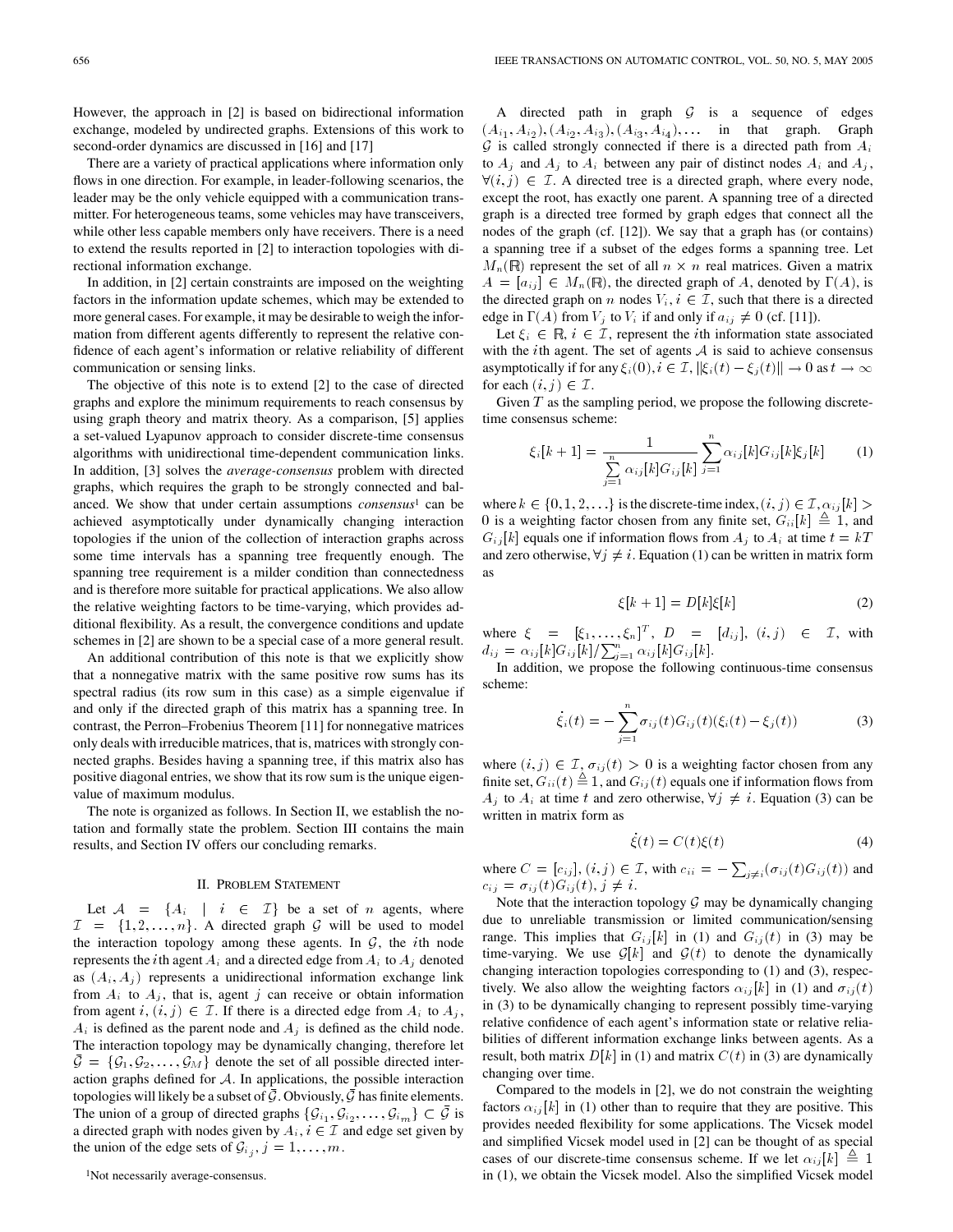can be obtained if we let  $\alpha_{ij}[k] \triangleq 1/g$ ,  $\forall j \neq i$ , and  $\alpha_{ii}[k] \triangleq 1$  $\sum_{i \neq j} (1/g)G_{ij}[k]$ , where  $g > n$  is a constant. Compared to [8], where the interaction graph is assumed to be time-invariant and weighting factors  $\sigma_{ij}$  are specified *a priori* to be constant and equal to each other, we study continuous-time consensus scheme with dynamically changing interaction topologies and weighting factors. The continuous update rule in [2] can also be regarded as a special case of our continuous update scheme by letting  $\sigma_{ij} \triangleq 1/n$ .

The main result of this note is that the update schemes (1) and (3) achieve asymptotic consensus for  $A$  if the union of the collection of directed interaction graphs across some time intervals has a spanning tree frequently enough as the system evolves. Toward that end, we have the following preliminary results.

*Lemma 2.1:* The discrete update scheme (1) achieves asymptotic consensus for  $A$  if and only if

$$
D[k-1]D[k-2]\cdots D[2]D[1]D[0] \to 1c^{T}
$$
 (5)

as  $k \to \infty$ , where 1 denote the  $n \times 1$  column vector with all the entries equal to 1, and c is an  $n \times 1$  vector of constant coefficients.

*Proof:* Note that the set of agents A reaches consensus asymptotically if and only if the set

$$
\mathbf{S} = \{ \xi \in \mathbb{R}^n : \xi_1 = \xi_2 = \cdots = \xi_n \}
$$

is attractive and positively invariant.

Since

$$
\xi[k] = D[k-1]D[k-2] \cdots D[1]D[0]\xi[0]
$$

(5) implies that

$$
\lim_{k \to \infty} \xi[k] = \mathbf{1}c^T \xi[0] = \begin{pmatrix} c^T \xi[0] \\ \vdots \\ c^T \xi[0] \end{pmatrix}
$$

which implies that  $S$  is attractive and positively invariant.

Conversely, if  $S$  is attractive and positively invariant, then

$$
\lim_{k \to \infty} \xi[k] = \lim_{k \to \infty} D[k-1]D[k-2] \cdots D[1]D[0]\xi[0] = \mathbf{1}_{\alpha}
$$

where  $\alpha$  is a constant coefficient. Which, in turn, implies that

$$
\lim_{k\to\infty} D[k-1]D[k-2]\dots D[1]D[0] = \mathbf{1}c^T.
$$

*Lemma 2.2:* The continuous update scheme (3) achieves asymptotic consensus for  $A$  if and only if

$$
\Phi(t,0) = I + \int_0^t C(\sigma_1) d\sigma_1
$$
  
+ 
$$
\int_0^t C(\sigma_1) \int_0^{\sigma_1} C(\sigma_2) d\sigma_2 d\sigma_1 + \cdots \to 1_c^T
$$
 (6)

as  $t \to \infty$ .

*Proof:* Noting that  $\xi(t) = \Phi(t, 0)\xi(0)$ , the proof is similar to that of Lemma 2.1.

## III. CONSENSUS OF INFORMATION UNDER DYNAMICALLY CHANGING INTERACTION TOPOLOGIES

Let  $I_n$  denote the  $n \times n$  identity matrix. A vector is nonnegative if all its elements are nonnegative. A matrix  $A = [a_{ij}] \in M_n(\mathbb{R})$  is nonnegative, denoted as  $A \geq 0$ , if all its entries are nonnegative. Furthermore, if all its row sums are  $+1$ , A is said to be a (row) stochastic matrix [11]. A stochastic matrix  $P$  is called indecomposable and aperiodic (SIA) if  $\lim_{n \to \infty} P^n = \mathbf{1}y^T$ , where y is some column vector [13]. For nonnegative matrices,  $A \geq B$  implies that  $A - B$  is a nonnegative matrix. It is easy to verify that if  $A \geq \rho B$ , for some  $\rho > 0$ , and the directed graph of  $B$  has a spanning tree, then the directed graph of A has a spanning tree.

We need the following two lemmas. The first lemma is from [2] and the second lemma is originally from [13] and restated in [2].

*Lemma 3.1:* [2] Let  $m \geq 2$  be a positive integer and let  $P_1, P_2, \ldots, P_m$  be nonnegative  $n \times n$  matrices with positive diagonal elements, then

$$
P_1 P_2 \ldots P_m \geq \gamma (P_1 + P_2 + \cdots + P_m),
$$

where  $\gamma > 0$  can be specified from matrices  $P_i$ ,  $i = 1, \ldots, m$ .

*Lemma 3.2:* [13] Let  $S_1, S_2, \ldots, S_k$  be a finite set of SIA matrices with the property that for each sequence  $S_{i_1}, S_{i_2}, \ldots, S_{i_j}$  of positive length, the matrix product  $S_{i_j} S_{i_{j-1}} \ldots S_{i_1}$  is SIA. Then, for each infinite sequence  $S_{i_1}, S_{i_2}, \ldots$  there exists a column vector y such that

$$
\lim_{j\to\infty} S_{i_j} S_{i_{j-1}} \dots S_{i_1} = \mathbf{1} y^T.
$$

We also need the following lemmas to derive our main results.

*Lemma 3.3:* Given a matrix  $A = [a_{ij}] \in M_n(\mathbb{R})$ , where  $a_{ii} \leq 0$ ,  $a_{ij} \geq 0$ ,  $\forall i \neq j$ , and  $\sum_{j=1}^{n} a_{ij} = 0$  for each j, then A has at least one zero eigenvalue and all of the nonzero eigenvalues are in the open left half plane. Furthermore, A has exactly one zero eigenvalue if and only if the directed graph associated with  $A$  has a spanning tree.

*Proof:* For the first statement, note that A is diagonally dominant, has zero row sum, and nonpositive diagonal elements. Therefore, from the Gersgorin disc theorem (cf. [11]), A has at least one zero eigenvalue and all the other nonzero eigenvalues are in the open left half plane.

The second statement will be shown using an induction argument.

*Sufficiency: Step 1:* The first step is to show that A has exactly one zero eigenvalue if the directed graph associated with A is itself a spanning tree.

Noting that the graph associated with A is a spanning tree, renumber the agents consecutively by depth in the spanning tree, with the root numbered as agent  $A_1$ . In other words, children of  $A_1$  are numbered  $A_2$  to  $A_{q_1}$ , children of  $A_2$  to  $A_{q_1}$  are labeled  $A_{q_1+1}$  to  $A_{q_2}$  and so on. Note that the associated matrix A is lower diagonal with only one diagonal entry equal to zero.

*Step 2:* Let  $Q = [q_{ij}] \in M_n(\mathbb{R})$ , where  $q_{ii} \leq 0$ ,  $q_{ij} \geq 0$ ,  $\forall i \neq j$ , and  $\sum_{j=1}^{n} q_{ij} = 0$  for each j. Let  $S = [s_{ij}] \in M_n(\mathbb{R})$  satisfy the same properties as matrix Q. Also let  $\mathcal{G}_1$  and  $\mathcal{G}_2$  be the interaction graphs associated with Q and S, respectively. We assume that  $s_{\ell\ell} =$  $q_{\ell\ell} - \sigma_{\ell m}, s_{\ell m} = q_{\ell m} + \sigma_{\ell m}$ , and  $s_{ij} = q_{ij}$  otherwise, where  $\sigma_{\ell m} > 0$ denotes the weighting factor for the information link from agent  $m$  to agent  $\ell, m \neq \ell$ . That is,  $\mathcal{G}_2$  corresponds to an interaction graph where one more directed link from node m to node  $\ell$  is added to graph  $\mathcal{G}_1$ , where  $m \neq \ell$ . Denote  $p_Q(t) = \det(tI - Q)$  and  $p_S(t) = \det(tI - S)$ as the characteristic polynomial of  $Q$  and  $S$ , respectively. Let  $Q_t =$  $tI - Q$  and  $S_t = tI - S$ . Given any matrix M, denote  $M([i, j])$  as the sub-matrix of M formed by deleting the *i*th row and *j* th column.

Next, we will show that if matrix  $Q$  has exactly one zero eigenvalue, then so does matrix  $S$ . Without loss of generality, we assume that the new directed information link added to graph  $\mathcal{G}_1$  is from node m to node 1, where  $m \neq 1$ , for simplicity since we can always renumber node  $\ell$  as node 1.

Obviously matrix S has at least one zero eigenvalue and all the other nonzero eigenvalues are in the open left-half plane following the first statement of this Lemma. Later, we will show that  $S$  has only one zero eigenvalue.

Assume that  $Q_t = [q_{tij}]$ , and  $S_t = [s_{tij}]$ ,  $(i, j) \in \mathcal{I}$ . Accordingly, it can be seen that  $s_{t11} = t - s_{11} = t - q_{11} + \sigma_{1m} = q_{t11} + \sigma_{1m}$ ,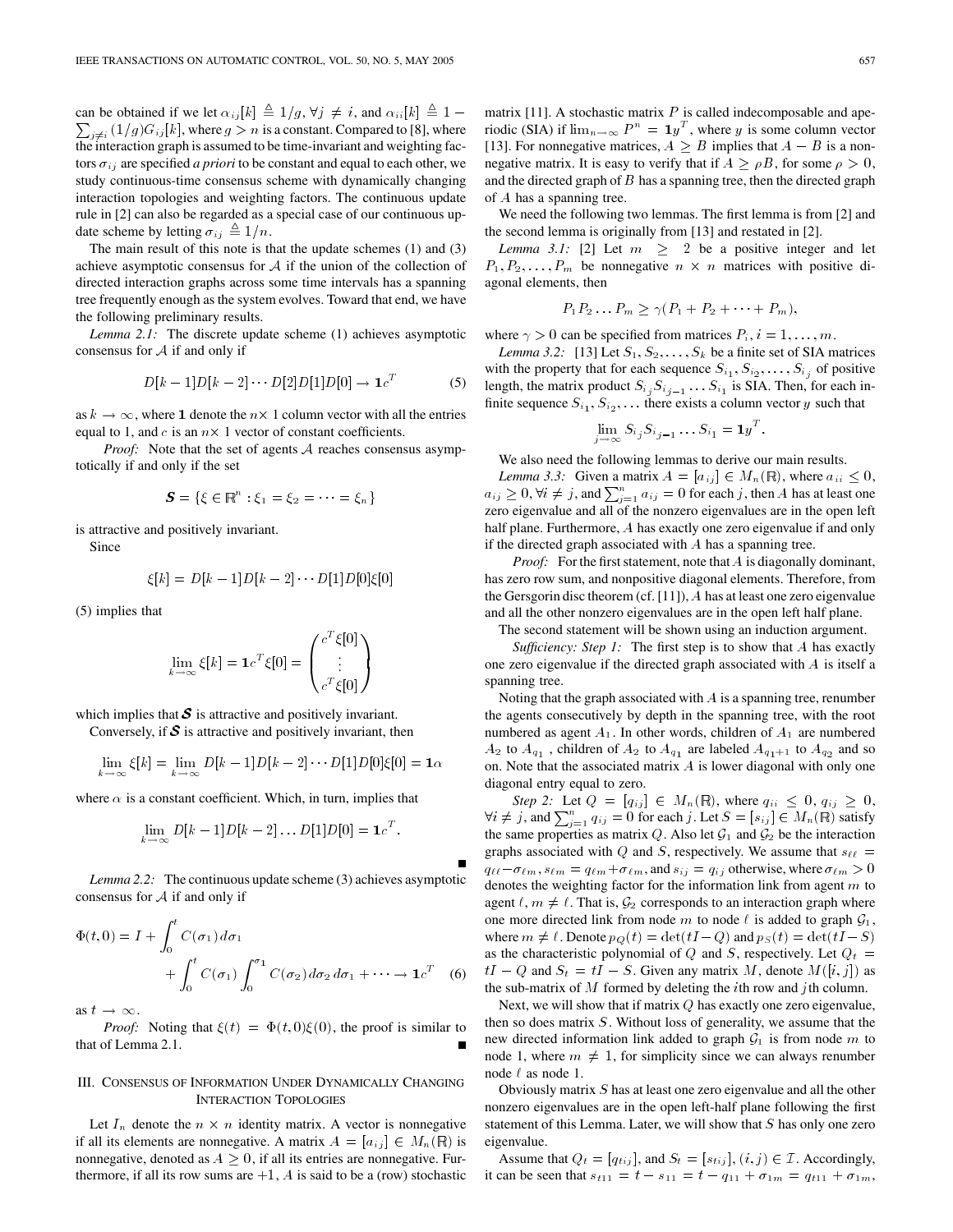$s_{t1m} = -s_{1m} = -q_{1m} - \sigma_{1m} = q_{t1m} - \sigma_{1m}$ , and  $s_{tij} = q_{tij}$ , otherwise. Also note that  $\det S_t([1,j]) = \det Q_t([1,j]), j \in \mathcal{I}$ . Then, we know that

$$
\begin{aligned} \det S_t &= \sum_{j=1}^n (-1)^{1+j} s_{t1j} \det S_t([1,j]) \\ &= \sum_{j=1}^n (-1)^{1+j} q_{t1j} \det S_t([1,j]) \\ &+ \sigma_{1m} \det S_t([1,1]) - (-1)^{1+m} \sigma_{1m} \det S_t([1,m]) \\ &= \det Q_t + \sigma_{1m} (\det S_t([1,1]) + (-1)^m \det S_t([1,m])). \end{aligned}
$$

Consider a matrix  $E = [e_{ij}], (i, j) = 1, \dots, n-1$ , given by adding  $[s_{21}, s_{31}, \ldots, s_{n1}]^T$  to the  $(m-1)$ th column of matrix  $S([1, 1])$ . Matrix  $E$  can be denoted as

|  | $s_{n2}$ $s_{n3}$ | ٠ | $\cdots$ $s_{nm} + s_{n1}$ $\cdots$                              |     |  |
|--|-------------------|---|------------------------------------------------------------------|-----|--|
|  |                   |   |                                                                  |     |  |
|  | $s_{32}$          |   | $s_{33}$ $\cdots$ $s_{3m}$ + $s_{31}$                            | S3n |  |
|  |                   |   | $s_{22}$ $s_{23}$ $\cdots$ $s_{2m}$ $+ s_{21}$ $\cdots$ $s_{2n}$ |     |  |

Thus,  $e_{i(m-1)} = s_{(i+1)m} + s_{(i+1)1}$ ,  $i = 1, ..., n - 1$ . Using the properties of determinants, it can be verified that

$$
\det(tI - E) = \det S_t([1,1]) + (-1)^m \det S_t([1,m]).
$$

Obviously, matrix  $E$  has zero row sum and nonpositive diagonal elements. Also matrix  $E$  is diagonally dominant. From the Gersgorin disc theorem, we know that  $E$  has at least one zero eigenvalue and all the other nonzero eigenvalues are on the open left-half plane. As a result, the Routh stability criterion implies that the characteristic polynomial of E denoted as  $\det(tI - E)$  has a nonnegative coefficient in the first power of t. We also know that matrix  $Q$  has a positive coefficient for the first power of t in its characteristic polynomial det  $Q_t$  since  $Q$  has exactly one zero eigenvalue and all the others are in the open left-half plane.

Noting that det  $S_t = \det Q_t + \sigma_{1m} \det(tI - E)$ , it is obvious that  $p_S(t)$  has a positive coefficient for the first power of t. Therefore, S can only have one zero eigenvalue.

*Step 3:* If graph  $G$  associated with  $A$  is itself a spanning tree, we know that A has exactly one zero eigenvalue from Step 1. If not, graph  $G$  can be constructed by consecutively adding information links to the spanning tree. Step 2 implies that adding one additional information link to the spanning tree results in an associated matrix that also has exactly one zero eigenvalue. We can recursively add additional information links, where Step 2 implies that the matrix associated with the new graph has exactly one zero eigenvalue, until we obtain the graph  $G.$  By induction, we know that A has exactly one zero eigenvalue if graph  $G$  has a spanning tree.

*Necessity:* If graph  $G$  does not have a spanning tree, then there exist at least two separate subgroups or at least two agents in the group who do not receive any information. For the first case, there is no information exchange between these subgroups and matrix A can be written as block diagonal form by renumbering these agents based on their subgroup. It is straightforward to see that each block has at least one zero eigenvalue. Therefore, A has at least two zero eigenvalues. For the second case, A has at least two zero rows, which implies that A has at least two zero eigenvalues.

*Lemma 3.4:* If a nonnegative matrix  $A = [a_{ij}] \in M_n(\mathbb{R})$  has the same positive constant row sums given by  $\mu > 0$ , then  $\mu$  is an eigenvalue of A with an associated eigenvector 1 and  $\rho(A) = \mu$ , where  $\rho(\cdot)$  denotes the spectral radius. In addition, the eigenvalue  $\mu$  of A has algebraic multiplicity equal to one, if and only if the graph associated with A has a spanning tree. Furthermore, if the graph associated with

A has a spanning tree and  $a_{ii} > 0$ , then  $\mu$  is the unique eigenvalue of maximum modulus.

*Proof:* The first statement follows directly from the properties of nonnegative matrices (cf. [11]).

For the second statement, we need to show both the necessary and sufficient conditions.

*Sufficiency:* If the graph associated with A has a spanning tree, then the graph associated with  $B = A - \mu I_n$  also has a spanning tree. We know that  $\lambda_i(A) = \lambda_i(B) + \mu$ , where  $i = 1, \dots, n$ , and  $\lambda_i(\cdot)$ represents the *i*th eigenvalue. Noting that  $B$  satisfies the conditions in Lemma 3.3, we know that zero is an eigenvalue of  $B$  with algebraic multiplicity equal to one, which implies that  $\mu$  is an eigenvalue of A with algebraic multiplicity equal to one.

*Necessity:* If the graph associated with A does not have a spanning tree, we know that  $B = A - \mu I_n$  has more than one zero eigenvalue from Lemma 3.3, which in turn implies that A has more than one eigenvalue equal to  $\mu$ .

For the third statement, the Gersgorin disc theorem [11] implies that all the eigenvalues of  $A$  are located in the union of the  $n$  discs given by

$$
\bigcup_{i=1}^{n} \left\{ z \in \mathbf{C} : |z - a_{ii}| \le \sum_{j \ne i} |a_{ij}| \right\}
$$

where C is the set of complex numbers. Noting that  $a_{ii} > 0$ , it is easy to see that this union is included in a circle given by  $\{z \in \mathbf{C} : |z| = \mu\}$ and the circular boundaries of the union of  $n$  discs has only one intersection with the circle at  $z = \mu$ . Thus, we know that  $|\lambda| < \mu$  for every eigenvalue of A satisfying  $\lambda \neq \mu$ . Combining the second statement, we know that  $\mu$  is the unique eigenvalue of maximum modulus. П

*Corollary 3.5:* A stochastic matrix has algebraic multiplicity equal to one for its eigenvalue  $\lambda = 1$  if and only if the graph associated with the matrix has a spanning tree. Furthermore, a stochastic matrix with positive diagonal elements has the property that  $|\lambda| < 1$  for every eigenvalue not equal to one.

*Lemma 3.6:* If  $A \in M_n$  and  $A \geq 0$ , then the spectral radius of A, denoted as  $\rho(A)$ , is an eigenvalue of A and there is a nonnegative vector  $x \geq 0$ ,  $x \neq 0$ , such that  $Ax = \rho(A)x$ .

*Proof:* See [11, Th. 8.3.1].

*Lemma 3.7:* Let  $A = [a_{ij}] \in M_n(\mathbb{R})$  be a stochastic matrix. If A has an eigenvalue  $\lambda = 1$  with algebraic multiplicity equal to one, and all the other eigenvalues satisfy  $|\lambda| < 1$ , then A is SIA, that is,  $\lim_{m \to \infty} A^m \to 1\nu^T$ , where  $\nu$  satisfies  $A^T \nu = \nu$  and  $1^T \nu = 1$ . Furthermore, each element of  $\nu$  is nonnegative.

*Proof:* The first part of the lemma follows [11, Lemma 8.2.7]. For the second part, it is obvious that  $A<sup>T</sup>$  is also nonnegative and has  $\rho(A^T) = 1$  as an eigenvalue with algebraic multiplicity equal to one. Thus, Lemma 3.6 implies that the eigenspace of  $A<sup>T</sup>$  associated with eigenvalue  $\lambda = 1$  is given by cx, where  $c \in \mathbb{C}$ ,  $c \neq 0$ , and x is a nonnegative eigenvector. Since  $\nu$  is also an eigenvector of  $A<sup>T</sup>$  associated with eigenvalue  $\lambda = 1$  and satisfies  $\mathbf{1}^T \nu = 1$ , it follows that each element of  $\nu$  must be nonnegative.

## *A. Consensus Using Discrete Time Update Scheme*

As a first step toward the general case, we first show necessary and sufficient condition for consensus of information using discrete time update scheme (1) with a time-invariant interaction topology and constant weighting factors, that is, a constant matrix D.

*Theorem 3.8:* With a time-invariant interaction topology and constant weighting factors, the discrete-time update scheme (1) achieves consensus asymptotically as  $k \to \infty$  for A if and only if the associated interaction graph  $G$  has a spanning tree.

*Proof:* From Lemma 2.1, we need to show that  $D^k \rightarrow 1c^T$ , where  $c$  is a constant column vector.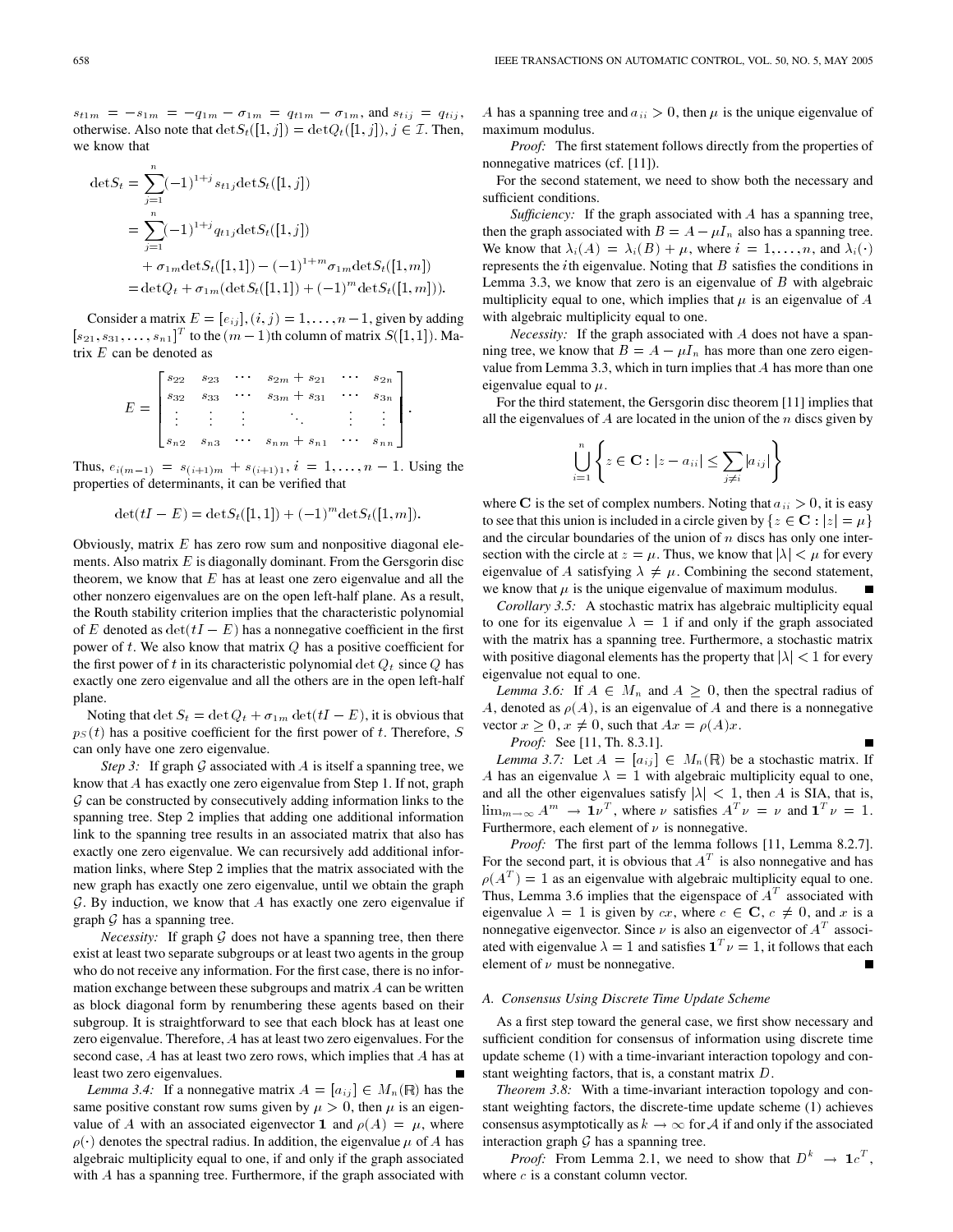*Sufficiency:* Obviously D is a stochastic matrix with positive diagonal entries. The fact that graph  $G$  has a spanning tree also implies that the directed graph of  $D$  has a spanning tree. Combining Corollary 3.5 and Lemma 3.7, we know that  $\lim_{k\to\infty} D^k \to 1\nu^T$ , where  $\nu$  satisfies the properties defined in Lemma 3.7.

*Necessity:* If  $G$  does not have a spanning tree, neither does the directed graph of  $D$ , which implies, by Corollary 3.5, that the algebraic multiplicity of eigenvalue  $\lambda = 1$  of D is  $m > 1$ . Therefore, the Jordan decomposition of  $D^k$  has the form  $D^k = MJ^kM^{-1}$ , where M is full rank and  $J^k$  is lower triangular with m diagonal elements equal to one. Therefore, the rank of  $\lim_{k\to\infty} D^k$  is at least  $m > 1$  which implies, by Lemma 2.1, that  $A$  cannot reach consensus asymptotically.

The next lemma sets the stage for showing that under certain conditions, the existence of a spanning tree is sufficient for consensus under dynamically changing interaction topologies using the discrete update scheme (1).

*Lemma 3.9:* If the union of a set of directed graphs  $\{\mathcal{G}_{i_1}, \mathcal{G}_{i_2}, \ldots, \mathcal{G}_{i_m}\}\subset \bar{\mathcal{G}}$  has a spanning tree, then the matrix product  $D_{i_m} \dots D_{i_2} D_{i_1}$  is SIA, where  $D_{i_j}$  is a stochastic matrix corresponding to each directed graph  $\mathcal{G}_{i_j}$  in (2).

*Proof:* From Lemma 3.1, we know that  $D_{i_m} \cdots D_{i_2} D_{i_1} \geq$  $\gamma \sum_{j=1}^{m} D_{i_j}$  for some  $\gamma > 0$ .

Since the union of  $\{\mathcal{G}_{i_1}, \mathcal{G}_{i_2}, \ldots, \mathcal{G}_{i_m}\}\$  has a spanning tree, we know that the directed graph of matrix  $\sum_{j=1}^{m} D_{i_j}$  has a spanning tree, which in turn implies that the directed graph of the matrix product  $D_{i_m} \dots D_{i_2} D_{i_1}$  has a spanning tree. Also the matrix product  $D_{i_m} \dots D_{i_2} D_{i_1}$  is a stochastic matrix with positive diagonal entries since stochastic matrices with positive diagonal entries are closed under matrix multiplication.

Combining Corollary 3.5 and Lemma 3.7, we know that the matrix product  $D_{i_1} D_{i_2} \ldots D_{i_m}$  is SIA.

The following theorem extends the discrete-time convergence result of [2].

*Theorem 3.10:* Let  $\mathcal{G}[k] \in \overline{\mathcal{G}}$  be a switching interaction graph at time  $t = kT$ . Also, let  $\alpha_{ij} [k] \in \bar{\alpha}$ , where  $\bar{\alpha}$  is a finite set of arbitrary positive numbers. The discrete update scheme (1) achieves consensus asymptotically for  $A$  if there exists an infinite sequence of uniformly bounded, nonoverlapping time intervals  $[k_jT, (k_j + l_j)T), j =$ 1, 2, ..., starting at  $k_1 = 0$ , with the property that each interval  $[(k_i +$  $l_i$ )T,  $k_{i+1}$ T) is uniformly bounded and the union of the graphs across each interval  $[(k_j + l_j)T, k_{j+1}T)$  has a spanning tree. Furthermore, if the union of the graphs after some finite time does not have a spanning tree, then consensus cannot be achieved asymptotically for A.

*Proof:* Let D denote the set of all possible matrices  $D[k]$  under dynamically changing interaction topologies and weighting factors  $\alpha_{ij}[k]$ . We know that  $\bar{D}$  is a finite set since both set  $\bar{\mathcal{G}}$  and set  $\bar{\alpha}$  are finite.

Consider the j th time interval  $[k_jT, k_{j+1}T)$ , which includes the time interval  $[k_i]$ ;  $(k_i + l_j)$  and must be uniformly bounded since both  $[k_i T, (k_i + l_j)T)$  and  $[(k_i + l_j)T, k_{i+1}T)$  are uniformly bounded. Also, the sequence of time intervals  $[k_jT, k_{j+1}T), j = 1, 2, \ldots$ , are contiguous.

The union of the graphs across  $[k_iT, k_{i+1}T]$ , denoted as  $\overline{\mathcal{G}}[k_i]$ , has a spanning tree since the union of the graphs across  $[k_jT, (k_j + l_j)T]$ has a spanning tree. Let  $\{D[k_j], D[k_j+1], \ldots, D[k_{j+1}-1]\}$  be the set of stochastic matrices corresponding to each graph in the union  $\mathcal{G}[k_j]$ . Following Lemma 3.9, the matrix product  $D[k_{j+1} - 1] \dots D[k_j + 1]$  $1|D[k_i]$ ,  $j = 1, 2, \ldots$ , is SIA. Then, by applying Lemma 3.2 and mimicking a similar proof for [2, Th. 2], the first part can be proved.

If the union of the graphs after some finite time  $\hat{t}$  does not have a spanning tree, then during the infinite time interval  $[\hat{t}, \infty)$ , there exist at least two agents such that there is no path in the union of the graphs

that contains these two agents, which then implies that information of these two agents cannot reach consensus.

#### *B. Consensus Using Continuous Time Update Scheme*

The continuous-time analog of Theorem 3.8 has been shown in [4]. Therefore, we will focus on demonstrating that under certain conditions, the existence of a spanning tree is also sufficient for consensus under dynamically changing interaction topologies using the continuous time update scheme. To do so, we need the following lemma.

*Lemma 3.11:* If the union of the directed graphs  $\{\mathcal{G}_{t_1}, \mathcal{G}_{t_2}, \ldots, \mathcal{G}_{t_m}\} \subset \bar{\mathcal{G}}$  has a spanning tree and  $C_{t_i}$  is the matrix corresponding to each directed graph  $\mathcal{G}_{t_i}$  in (4), then the matrix product  $e^{C_{t_m}\Delta t_m}$ ...  $e^{C_{t_2}\Delta t_2}e^{C_{t_1}\Delta t_1}$  is SIA, where  $\Delta t_i > 0$  are bounded.

*Proof:* From (4), each matrix  $C_{t_i}$  satisfies the properties defined in Lemma 3.3. Thus, each  $C_{t_i}$  can be written as the sum of a nonnegative matrix  $M_{t_i}$  and  $-\eta_{t_i} I_n$ , where  $\eta_{t_i}$  is the maximum absolute value of the diagonal entries of  $C_{t_i}$ ,  $i = 1, \ldots, m$ .

From [4, Lemma 1], we know that  $e^{C t_i \Delta t_i} = e^{-\eta t_i \Delta t_i} e^{M t_i \Delta t_i} \ge$  $\rho_i M_{t_i}$  for some  $\rho_i > 0$ . Since the union of the directed graphs  $\{\mathcal{G}_{t_1}, \mathcal{G}_{t_2}, \ldots, \mathcal{G}_{t_m}\}$  has a spanning tree, we know that the union of the directed graphs of  $M_{t_i}$  has a spanning tree, which in turn implies that the union of the directed graphs of  $e^{C t_i \Delta t_i}$  has a spanning tree. From Lemma 3.1, we know that  $e^{C t_m \Delta t_m} \dots e^{C t_2 \Delta t_2} e^{C t_1 \Delta t_1} \ge \gamma \sum_{i=1}^m e^{C t_i \Delta t_i}$  for some  $\gamma > 0$ , which implies that the aforementioned matrix product also has a spanning tree.

It can also be verified that each matrix  $e^{C_{t_i} \Delta t_i}$  is a stochastic matrix with positive diagonal entries, which implies that the above matrix product is also stochastic with positive diagonal entries.

Combining Corollary 3.5 and Lemma 3.7, we know that the previous matrix product is SIA.

In this note, we also apply dwell time (cf. [14] and [2]) to the continuous time update scheme (4), which implies that the interaction graph and weighting factors are constrained to change only at discrete times, that is, the matrix  $C(t)$  is piecewise constant.

Equation (4) can be rewritten as

$$
\dot{\xi}(t) = C(t_i)\xi(t), \quad t \in [t_i, t_i + \tau_i)
$$
\n
$$
(7)
$$

where  $t_0$  is the initial time and  $t_1, t_2, \ldots$  is an infinite time sequence at which the interaction graph or weighting factors change, resulting in a change in  $C(t)$ .

Let  $\tau_i = t_{i+1} - t_i$  be the dwell time,  $i = 0, 1, \ldots$ Note that the solution to (7) is given by  $\xi(t)$  $e^{C(t_k)(t-t_k)}e^{C(t_{k-1})\tau_{k-1}} \dots e^{C(t_1)\tau_1}e^{C(t_0)\tau_0}\xi(0),$  where k is the largest nonnegative integer satisfying  $t_k \leq t$ . Let  $\bar{\tau}$  be a finite set of arbitrary positive numbers. Let  $\Upsilon$  be an infinite set generated from set  $\bar{\tau}$ , which is closed under addition, and multiplications by positive integers. We assume that  $\tau_i \in \Upsilon$ ,  $i = 0, 1, \dots$  By choosing the set  $\bar{\tau}$  properly, dwell time can be chosen from an infinite set  $\Upsilon$ , which somewhat simulates the case when the interaction graph  $G$ changes dynamically over time.

The following theorem extends the continuous time convergence result in [2].

*Theorem 3.12:* Let  $t_1, t_2, \ldots$  be an infinite time sequence at which the interaction graph or weighting factors switch and  $\tau_i = t_{i+1} - t_i \in$  $\Upsilon$ ,  $i = 0, 1, \ldots$  Let  $\mathcal{G}(t_i) \in \overline{\mathcal{G}}$  be a switching interaction graph at time  $t = t_i$  and  $\sigma_{ij}(t_i) \in \bar{\sigma}$ , where  $\bar{\sigma}$  is a finite set of arbitrary positive numbers. The continuous-time update scheme (3) achieves consensus asymptotically for  $A$  if there exists an infinite sequence of uniformly bounded, nonoverlapping time intervals  $[t_{i_j}, t_{i_j+1_j}), j = 1, 2, \ldots,$ starting at  $t_{i_1} = t_0$ , with the property that each interval  $[t_{i_j+1}, t_{i_{j+1}})$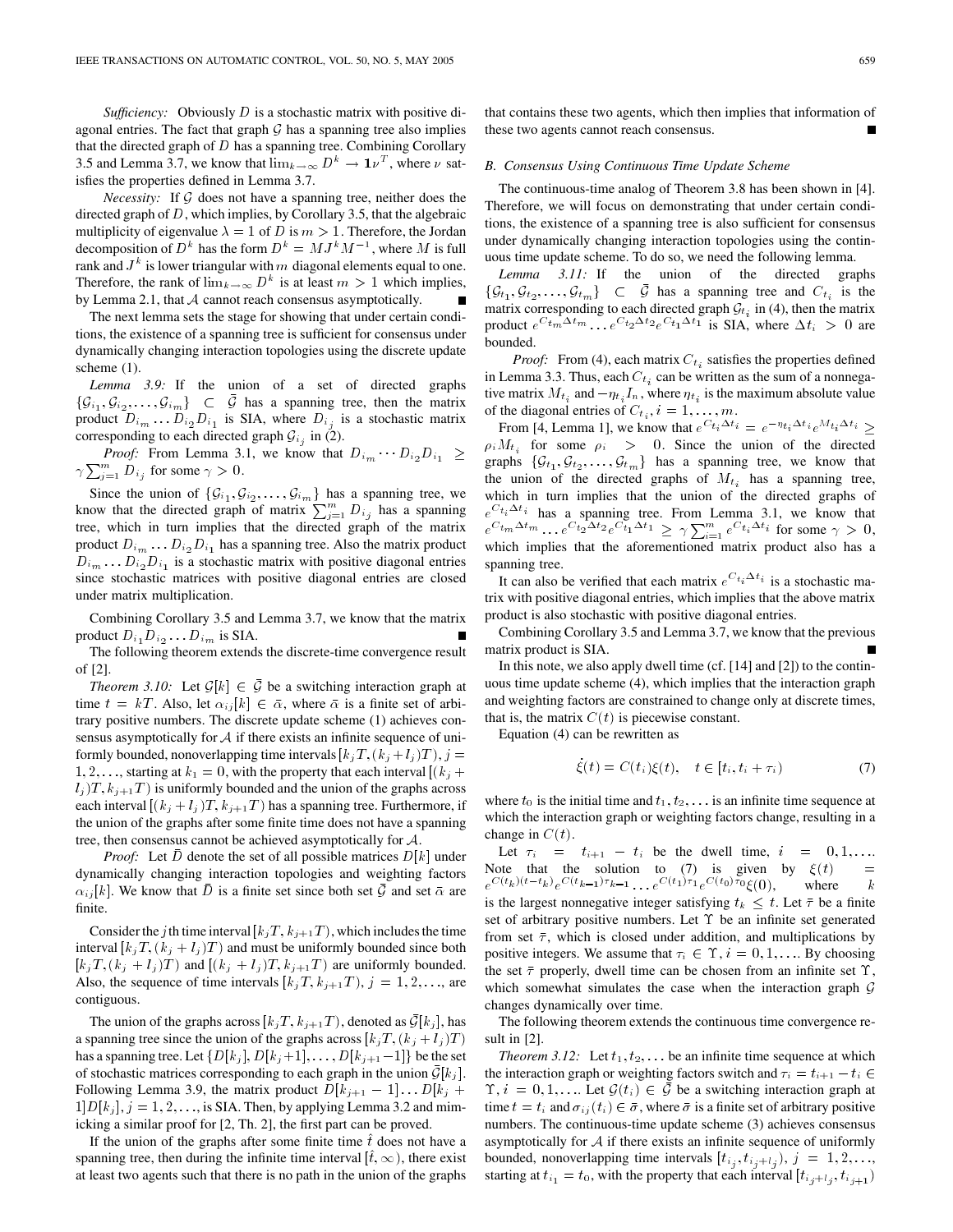is uniformly bounded and the union of the graphs across each interval interval  $[t_{i,j+1}, t_{i,j+1}]$  has a spanning tree. Furthermore, if the union of the graphs after some finite time does not have a spanning tree, then consensus cannot be achieved asymptotically for A.

*Proof:* The set of all possible matrices  $e^{C(t_i)\tau_i}$ , where  $\tau_i \in \Upsilon$ , under dynamically changing interaction topologies and weighting factors can be chosen or constructed by matrix multiplications from the set  $\bar{E} = \{e^{C(t_i)\tau_i}, \tau_i \in \bar{\tau}\}\)$ . Clearly,  $\bar{E}$  is finite since  $\bar{\mathcal{G}}, \bar{\sigma}$ , and  $\bar{\tau}$  are all finite.

Consider the jth time interval  $[t_{i_j}, t_{i_{j+1}})$ , which includes the time interval  $[t_{i_j}, t_{i_j+l_j})$  and must be uniformly bounded since both  $[t_{i_j}, t_{i_j+1_j})$  and  $[t_{i_j+1_j}, t_{i_{j+1}}]$  are uniformly bounded. Also, the sequence of time intervals  $[t_{i_j}, t_{i_{j+1}}), j = 1, 2, \ldots$ , are contiguous.

The union of the graphs across  $[t_{i_j}, t_{i_{j+1}})$ , denoted as  $\mathcal{G}(t_{i_j})$ , has a spanning tree since the union of graphs across  $[t_{i_j}, t_{i_j+l_j})$ The union of the graphs across  $[t_{i_j}, t_{i_{j+1}})$ , denoted as  $\mathcal{G}(t_{i_j})$ , has a spanning tree since the union of graphs across  $[t_{i_j}, t_{i_j+1_j})$  has a spanning tree. Let  $\{C(t_{i_j}), C(t_{i_{j+1}}), \ldots, C(t_{i_{j+1}-1})\}$ be a set of matrices corresponding to each graph in the union  $\bar{\mathcal{G}}(t_{ij})$ . Following Lemma 3.11, the matrix product  $e^{C(t_{i_{j+1}-1})\tau_{i_{j+1}-1}} \dots e^{C(t_{i_{j}+1})\tau_{i_{j}+1}} e^{C(t_{i_{j}})\tau_{i_{j}}}, \quad j = 1, 2, \dots,$  is SIA. Then, the first statement follows from Lemma 3.2 and an argument similar to the proof of [2, Th. 2].

The proof of the second statement is similar to the argument used in Theorem 3.10.

### *C. Discussion*

The contribution of this note is that the results in [2], which are limited to undirected graphs, are extended to directed graphs. Therefore, unidirectional information exchange is allowed instead of requiring bidirectional information exchange. This will be important in applications where bidirectional communication or sensing is not available.

Reference [2] shows that consensus of information (the heading of each agent in their context) can be achieved if the union of a collection of graphs is connected frequently enough. This note demonstrates that the same result can be achieved as long as the union of the graphs has a spanning tree, which is a milder requirement than being connected and implies that one half of the information exchange links required in [2] can be removed without adversely affecting the convergence result. In this sense, the results for convergence in [2] can be thought of as a special case of a more general result. Of course, the final achieved equilibrium points will depend on the property of the directed graphs. For example, compared to strongly connected graphs, graphs that are not strongly connected will reach different final equilibrium points (see [4] for an analysis of the final equilibrium points).

The leader following scenario described in [2] can also be thought of as a special case of our result. If there is one agent in the group which does not have any incoming link, but the union of the interaction graphs has a spanning tree frequently enough, then this agent must be the root of the spanning tree, i.e, the leader. Since consensus is guaranteed, the information state of the other agents asymptotically converges to the information state of the leader. Therefore, the scenario discussed in [2] of being linked to a leader frequently enough is a special case of having a spanning tree, frequently enough, with the leader as the root.

For the continuous model used in [2], the switching times of the interaction graph is constrained to be separated by  $\tau_D$  time units, where  $\tau_D$  is a constant dwell time. Our continuous update scheme allows the switching times to be within an infinite set of positive numbers generated by any finite set of positive numbers, which is better suited to simulating the random switching of interaction graphs. Therefore, the continuous scheme in [2] can be thought of a special case of our result by letting  $\bar{\tau} = {\tau_d}$  and  $\Upsilon = {k\tau_d | k = 1, 2, \ldots}.$ 

Unlike the update schemes in [2], we do not constrain the weighting factors in our discrete and continuous update schemes, other than to

require that they be positive. This provides flexibility to account for relative confidence in information from different agents.

An additional contribution of this note is the proof for properties of nonnegative matrices with the same positive row sums. The Perron–Frobenius Theorem states that if a nonnegative matrix A is irreducible, that is, the directed graph of A is strongly connected, then the spectral radius of  $A$  is a simple eigenvalue. We show that the irreducibility condition is too stringent for nonnegative matrices with the same positive row sums. Lemma 3.4 explicitly shows that for a nonnegative matrix A with identical positive row sums, the spectral radius of A (the row sum in this case) is a simple eigenvalue if and only if the directed graph of A has a spanning tree. In other words, A may be reducible but retains its spectral radius as a simple eigenvalue. Furthermore, if A has a spanning tree and positive diagonal entries, we know that the spectral radius of A is the unique eigenvalue of maximum modulus.

Note that we assume that weighting factors  $\alpha_{ij}$  and  $\sigma_{ij}$  are chosen from any finite set of positive numbers for simplicity of proof. In fact, the results of this note are still valid if this assumption is relaxed to  $\alpha_{ij} \in [\alpha_L, \alpha_M]$  and  $\sigma_{ij} \in [\sigma_L, \sigma_M]$ , where  $\alpha_L, \alpha_M, \sigma_L$ , and  $\sigma_M$  are arbitrary positive numbers satisfying  $\alpha_L < \alpha_M$  and  $\sigma_L < \sigma_M$ . The argument is based on the concluding remark in [13], which deals with the case when the set of stochastic matrices is infinite.

## IV. CONCLUSION

This note has considered the problem of information consensus under dynamically changing interaction topologies and weighting factors. We have used directed graphs to represent information exchanges among multiple agents, taking into account the general case of unidirectional information exchange. We also proposed discrete and continuous update schemes for information consensus and gave conditions for asymptotic consensus under dynamically changing interaction topologies and weighting factors using these update schemes. The reader is referred to [15] for simulation examples that illustrate the results presented in this note.

#### **REFERENCES**

- [1] J. A. Fax and R. M. Murray, "Information flow and cooperative control of vehicle formations," *IEEE Trans. Autom. Control*, vol. 49, no. 9, pp. 1465–1476, Sep. 2004.
- [2] A. Jadbabaie, J. Lin, and A. S. Morse, "Coordination of groups of mobile autonomous agents using nearest neighbor rules," *IEEE Trans. Autom. Control*, vol. 48, no. 6, pp. 988–1001, Jun. 2003.
- [3] R. Olfati-Saber and R. M. Murray, "Consensus problems in networks of agents with switching topology and time-delays," *IEEE Trans. Autom. Control*, vol. 49, no. 9, pp. 1520–1533, Sep. 2004.
- [4] W. Ren, R. W. Beard, and T. W. McLain, "Coordination variables and consensus building in multiple vehicle systems," in *Cooperative Control*. ser. Lecture Notes in Control and Information Sciences, V. Kumar, N. E. Leonard, and A. S. Morse, Eds. New York: Springer-Verlag, 2004, vol. 309, pp. 171–188.
- [5] L. Moreau, "Stability of multiagent systems with time-dependent communication links," *IEEE Trans. Autom. Control*, vol. 50, no. 2, pp. 169–182, Feb. 2005.
- [6] Z. Lin, M. Broucke, and B. Francis, "Local control strategies for groups of mobile autonomous agents," *IEEE Trans. Autom. Control*, vol. 49, no. 4, pp. 622–629, Apr. 2004.
- [7] L. Xiao and S. Boyd, "Fast linear iterations for distributed averaging," *Syst. Control Lett.*, vol. 53, pp. 65–78, 2004.
- R. W. Beard and V. Stepanyan, "Synchronization of information in distributed multiple vehicle coordinated control," in *Proc. IEEE Conf. Decision and Control*, Maui, HI, Dec. 2003, pp. 2029–2034.
- [9] W. Ren and R. W. Beard, "Decentralized scheme for spacecraft formation flying via the virtual structure approach," *AIAA J. Guid., Control, Dyna.*, vol. 27, no. 1, pp. 73–82, Jan.-Feb. 2004.